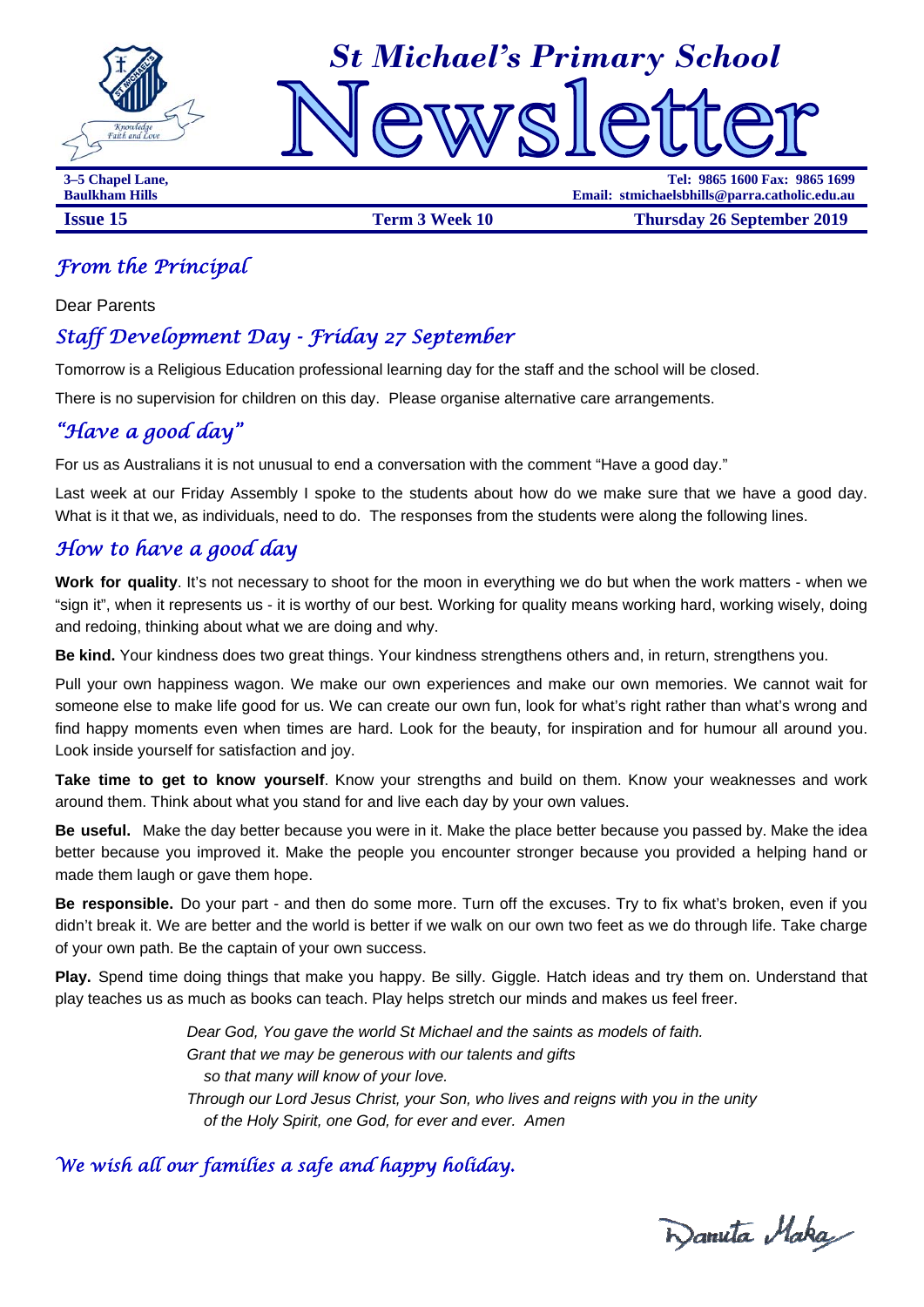# *Religious Education*

### *Sacrament of Eucharist*

For children eight-nine years of age or older who have received the Sacrament of Penance.

### **Session 5: Rehearsal**

Tuesday 15 & Wednesday 16 October 7.30-8.30 pm

### **Celebration of First Communion**

Any of the Parish Masses on the weekend of 19 & 20 October or Friday 18 October and Sunday 20 October 12 noon & 2.30 pm.

Attendance at weekend masses is expected throughout the whole programme.

### **For all enquiries, please contact the Parish Office on**

**9639 0598** 

### *David Ison, Religious Education Coordinator*



# *Families leaving St Michael's at the end of the year*

If your family is not returning to St Michael's for Years 1-6 in 2020, please let Mrs Maka, Principal, know as soon as possible. Please address all letters/emails to Mrs Maka c/o the school office.

This will assist with placing students in classes for 2020.

Please note that if you are leaving the school at the end of the year in Years K-5, parents must provide one term's notice in writing in lieu of one term's school fee payment.

Please contact the school office for further information on 9865 1600.

# *Social Skill Tips for Parents*

### **Term 4 Week 1: Negotiating and staying calm**

- Use a calm tone when dealing with conflict.
- Make a request, point out how the other person will get something that they want too.

### **Week 2: Control your anger**

- Know what things trigger your anger.
- Learn strategies like counting to ten or walking away to keep yourself calm.

## *Prayers*

Please keep in your prayers Mrs van Gend and her family on the recent passing of her father.



Please keep in your prayers the Peters family (Eden 5K Blue) on the passing of Eden's grandfather.

Please keep in your prayers the Yong family (Vera KvG Green) on the passing of Vera's grandfather.

Eternal rest grant to them Lord. Let Your perpetual light shine upon them. May they rest in peace.

# *2020 Enrolments*

### **Kindergarten 2020 Orientation**

Families who have confirmed their position for 2020 should receive their child's orientation information during the school holidays.

We advise that we now have a waiting list for Kindergarten 2020 families.

### **Enrolments open for Years 1-6, 2020**

If you have family or friends who would like their child to come to St Michael's, please ask them to contact us.

All enquiries regarding enrolments, please the school office on 9865 1600.

### *Canteen*

From Term 4 the canteen will be operated by Healthy Canteens.

The new menu is included in this newsletter and will also be available via our Skoolbag App and website in the next few days.

The same process for ordering online using the Flexischools App will be used next term. There will be no need to make any changes to your use of Flexischools ordering App.

Your Flexischools account will remain the same and the new menu selections will be in use for you next term. Ordering will continue as normal.



Thank you for your support and understanding.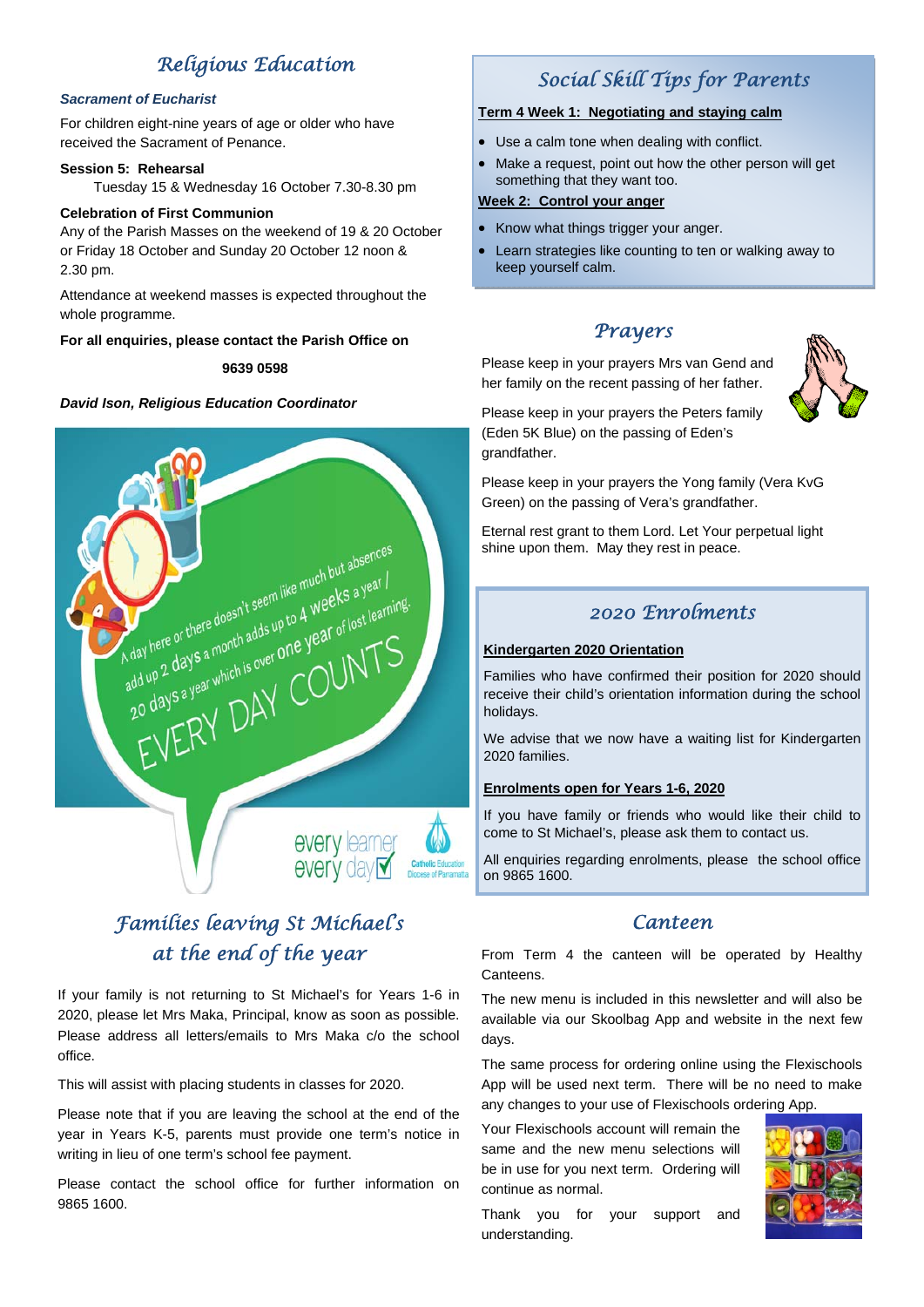|                                                                                                                                                                                                                                                                                          | <b>WEEK10</b>                                                             |  |  |  |  |
|------------------------------------------------------------------------------------------------------------------------------------------------------------------------------------------------------------------------------------------------------------------------------------------|---------------------------------------------------------------------------|--|--|--|--|
| Fri 27 Sep                                                                                                                                                                                                                                                                               | <b>Pupil free - Staff Development Day</b>                                 |  |  |  |  |
| School holidays - 28 September to 13 October                                                                                                                                                                                                                                             |                                                                           |  |  |  |  |
| <b>TERM 4-WEEK 1</b>                                                                                                                                                                                                                                                                     |                                                                           |  |  |  |  |
| Mon 14 Oct                                                                                                                                                                                                                                                                               | School resumes for students and teachers                                  |  |  |  |  |
| Fri 18 Oct                                                                                                                                                                                                                                                                               | School Assembly 8.50 am                                                   |  |  |  |  |
| <b>WEEK2</b>                                                                                                                                                                                                                                                                             |                                                                           |  |  |  |  |
| Tue 22 Oct<br>Thu 24 Oct                                                                                                                                                                                                                                                                 | Yr 4 Excursion-Experimental Farm & Old<br><b>Parliament House</b>         |  |  |  |  |
| Fri 25 Oct                                                                                                                                                                                                                                                                               | School Assembly 8.50 am<br>Kindergarten excursion-Calmsley Hill City Farm |  |  |  |  |
| Sat 26 Oct                                                                                                                                                                                                                                                                               | P&F Trivia Night 7.30 pm School Hall<br>Band camp                         |  |  |  |  |
| Sun 27 Oct                                                                                                                                                                                                                                                                               | Band camp                                                                 |  |  |  |  |
| <b>WEEK3</b>                                                                                                                                                                                                                                                                             |                                                                           |  |  |  |  |
| Mon 28 Oct<br>Tue 29 Oct<br>Wed 30 Oct<br>Thu 31 Oct                                                                                                                                                                                                                                     | Year 5 Excursion-CARES                                                    |  |  |  |  |
| Fri 1 Nov                                                                                                                                                                                                                                                                                | School Assembly 8.50 am                                                   |  |  |  |  |
|                                                                                                                                                                                                                                                                                          | <b>WEEK4</b>                                                              |  |  |  |  |
| Mon 4 Nov                                                                                                                                                                                                                                                                                | Kindergarten 2020 Parent Information Evening<br>7.00 pm School Hall       |  |  |  |  |
| Wed 6 Nov                                                                                                                                                                                                                                                                                | Band Demonstration for Years 2-4                                          |  |  |  |  |
| Thu 7 Nov                                                                                                                                                                                                                                                                                | Talent Quest & Count Us In - 11 am - 3 pm                                 |  |  |  |  |
| Fri 8 Nov                                                                                                                                                                                                                                                                                | School Assembly 8.50 am                                                   |  |  |  |  |
|                                                                                                                                                                                                                                                                                          | WEEK 5                                                                    |  |  |  |  |
|                                                                                                                                                                                                                                                                                          | Mon 11 Nov Remembrance Day Non-Eucharistic Liturgy<br>10.15 am            |  |  |  |  |
| Tue 12 Nov                                                                                                                                                                                                                                                                               | 2020 Kindergarten Orientation Session 1                                   |  |  |  |  |
| Thu 14 Nov                                                                                                                                                                                                                                                                               | 2020 Kindergarten Orientation Session 2                                   |  |  |  |  |
| Fri 15 Nov                                                                                                                                                                                                                                                                               | School Assembly 8.50 am<br>Year 4 Grade Mass 10.15 am                     |  |  |  |  |
| <b>WEEK 6</b>                                                                                                                                                                                                                                                                            |                                                                           |  |  |  |  |
| Wed 20 Nov                                                                                                                                                                                                                                                                               | Band performance 6.30 pm                                                  |  |  |  |  |
| Fri 21 Nov                                                                                                                                                                                                                                                                               | School Assembly 8.50 am<br>P&F School Disco 6.00 pm                       |  |  |  |  |
| Please note that from time to time there may be unavoidable circumstances<br>that may occur and dates advertised for events may need to be changed.<br>Every effort is made to give as much notice as possible when changes occur.<br>We apologise for any inconvenience this may cause. |                                                                           |  |  |  |  |

# *Classes for 2020*

A reminder that early next term our teachers will be working together to formulate our classes for 2020. Our goal is to form parallel, even class groups in each grade.

The teachers look at the learning needs of each student, their behaviour and their social, emotional needs.

If you believe your child has any of the above needs which should be considered for their placement in a class for 2020, please put this information into a letter/email to Mrs Maka, Principal, as soon as possible.

This is not an invitation for you to nominate your child's teacher. It is however, an opportunity to highlight any special needs that will help the teachers form class groups for 2020.

Teachers will also provide the children with an opportunity to nominate 2 or 3 friends that they would like to be with in 2020. The school will endeavour to have at least one of their friends progress with them if this is in your child's best interest.

On Wednesday 18 December at 2.00 pm children will have the opportunity to meet their 2020 teacher together with their new classmates.

# *Band performance 25 September*

Congratulations to the students in the band who performed at four different child care centres/preschools yesterday.

Their performance was outstanding!

Congratulations to our students and a big thank you to Lucia Bichara and Ben Miesch for all their hard work and support.

The children thoroughly enjoyed the opportunity to perform for an audience outside of school.



# *School Terms - 2019*

Term 4—Monday 14 October to Friday 20 December

- *Students finish Wednesday 18 December*
- *Staff Development Days Thursday 19 December & Friday 20 December*

# *School Terms - 2020*

Term 1—Tuesday 28 January to Thursday 9 April 2020

• Staff Development Days - MAI Testing:

Tuesday 28 & Wednesday 29 January

- Years 1-6 Commence Thursday 30 January
- Kindergarten Commence Friday 31 January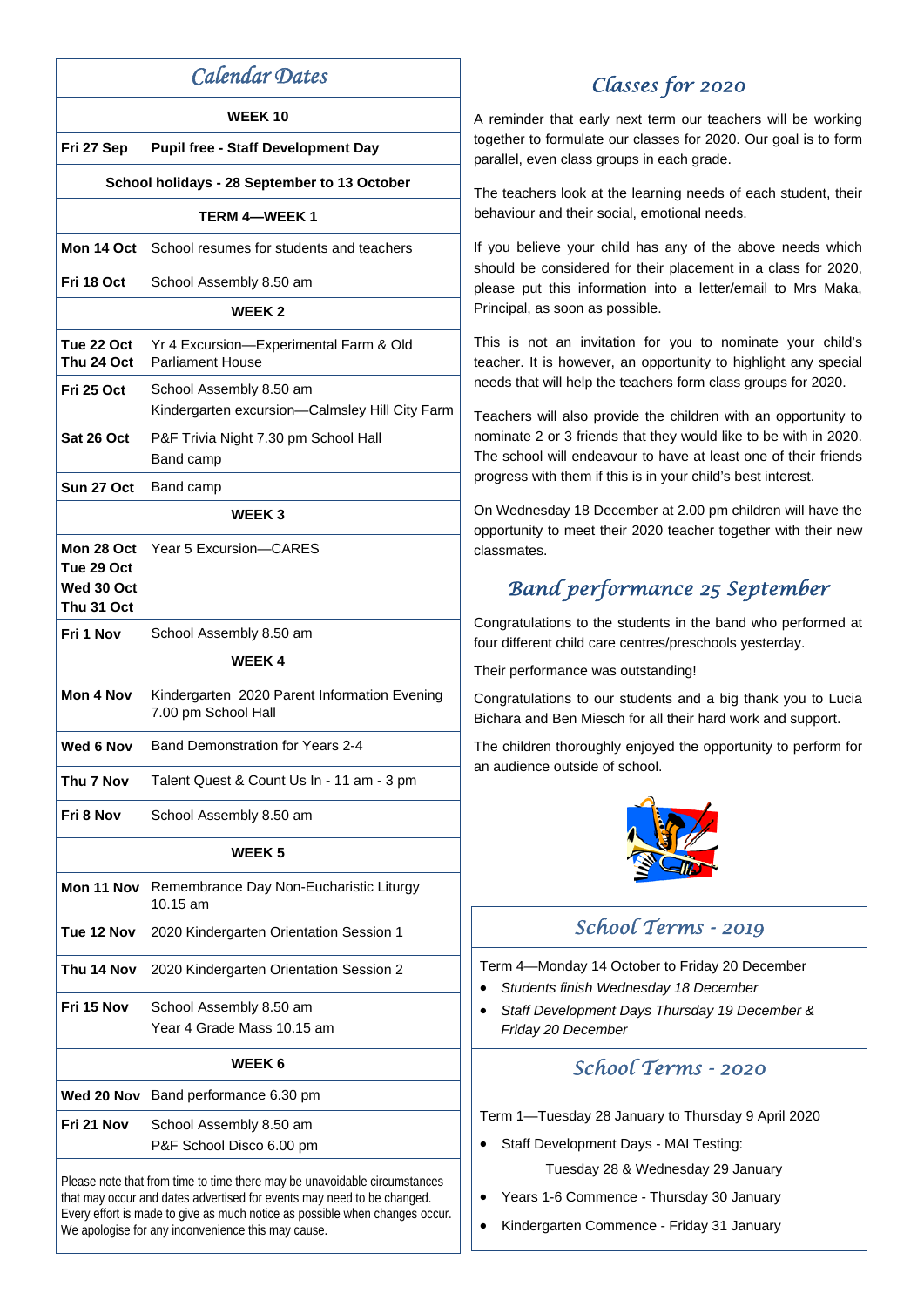# *News from 3 Green!*

3 Green have been involved in a variety of exciting learning experiences in the last few weeks. Below are some snapshots of what we have been investigating in **English, Science and PDH.** 

In **English**, we have been learning about Explanations. Explanations tell **how** or **why** something occurs. Students presented a speech to the class about a topic of interest. Some of the topics included how volcanoes erupt, how bread goes mouldy, how snow is formed and how tsunamis are formed.

" I learnt new scientific facts from my peers." Alexander

"I loved making the model of the volcano especially the eruption part." Lila

"I loved reading to the class." James

"It was a nice experience to learn about volcanoes and teach others about volcanoes." Gianna





In **PDH** we have been learning about road and bike safety. We worked in groups to design a bike track that included a variety of safety features. We used the Blue Bots to test our track.

"We made a track with 2 lanes so if they are going the other way they don't crash into each other. We also included a pedestrian crossing so they arrive safely. We included a stop sign because they need to stop there. We have a grass area for bikes if they are just learning how to ride and finally we included traffic lights so the bikes don't crash into each other." Oliver, Aiden & Joshua.



"We included a first aid centre, a stop sign, a zebra crossing, a bike holder and a track which had 2 lanes that were going in opposite directions." Lily, Ella & Mariah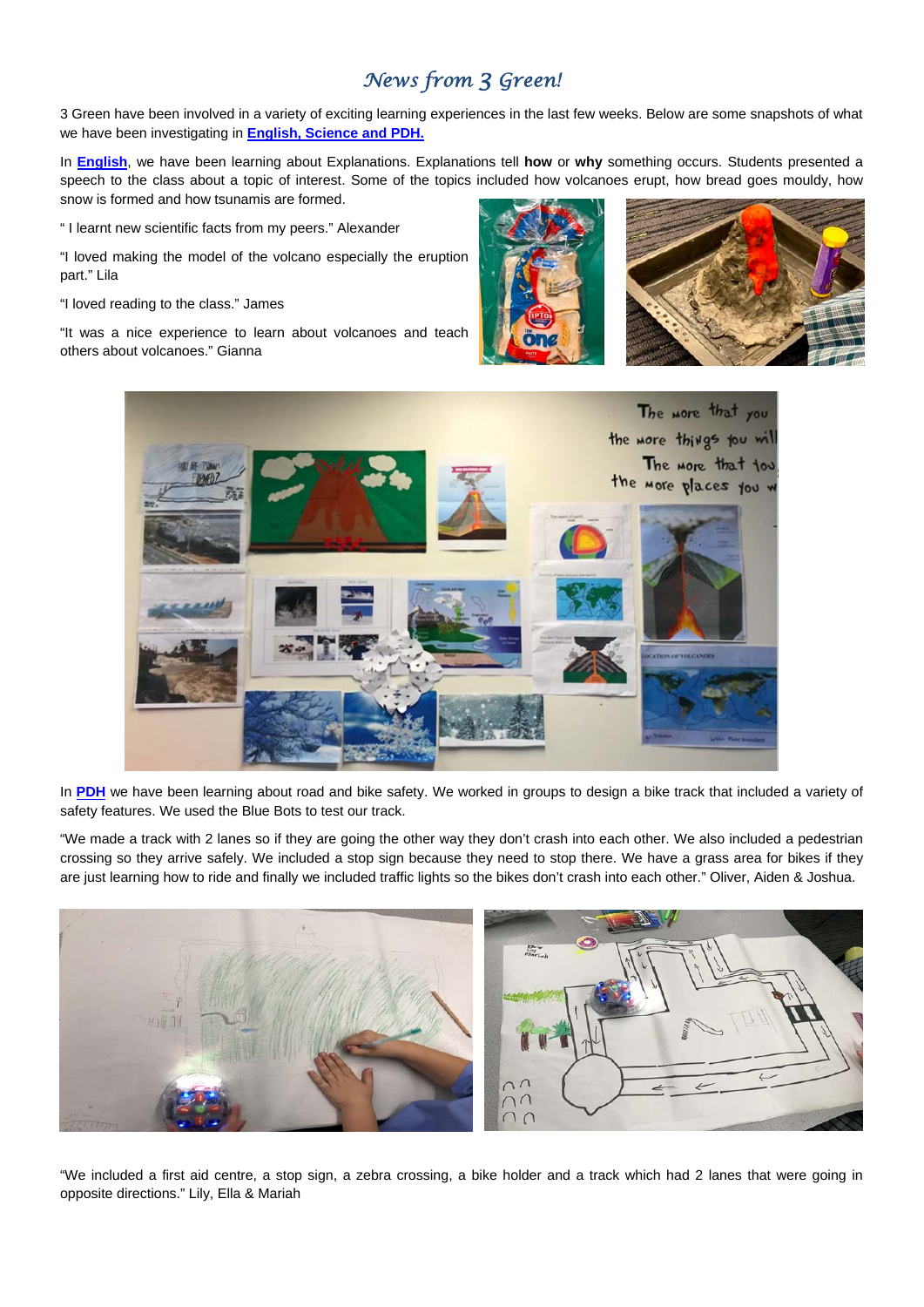### *News from 3 Green continued ...*

In **Science and Technology**, we have been describing how adding or removing heat causes a change in state. We planned and created a container that aimed to keep an ice cube from melting for 30 minutes. Here are some of our containers.

"It was a fun experience making the *Cubenator 3000* and it turned out great! We are really proud of it. We used fabric, masking tape, a cup, bubble wrap, plastic square container and scissors. We think this will win because it has a lot of layers and will block out the sun's heat." Alexander & Eliott.

"We really liked how we put lots of cotton for the ice to make a bed. We used grass, a shoe box, cotton balls, paper plate, sticky tape and foil. It will last well because the foil works well with ice." Jackson & James.



### *Mission 2019*

### *Year 3 are reaching out to those in need!*

In Religious Education, Year 3 students have been exploring the scripture text *The Mission of the Twelve*. Jesus' disciples were sent to surrounding towns to spread the message of the kingdom of God and to help others in need. The students have been encouraged to apply their understanding of mission and outreach to those who are less fortunate in our own community. They have made *Hygiene Packs* for the *Jesuit Refugee Service Australia* (JRS) located in Westmead. These packs include essential everyday items to help people live a clean and healthy life. They include toothbrushes, toothpaste, face washer, soap and a small gift tag.

Thank you to all of the Year 3 families who have generously contributed to these packs. The students enjoyed creating these packs and feel that they have made a positive impact on the lives of people who have moved to Australia.





# *I have a question / concern regarding my child / their learning*

### **Class Teacher**

Your child's class teacher is the first person to contact if you have any concerns regarding your child. If you need your child's teacher to be aware of something simple, please write a note in your child's diary.

For matters which require discussion or an interview, please make a request via your child's diary or email the school so that your message can be passed on to the teacher.

Your child's teacher will not be able to talk to you during school hours as they are teaching or may be on duty at recess, lunch, before or after school. Your child's teacher will get in touch with you as soon as they can.

#### **Year Coordinator**

If you have spoken with the class teacher and you still have concerns, please contact the Leader of Learning for your child's grade.

#### **Assistant Principal / Principal**

If you have spoken to the teacher and the Leader of Learning for your child's grade and you still have concerns, please contact Mrs Rosalie Knispel, Assistant Principal / Mrs Danuta Maka, Principal.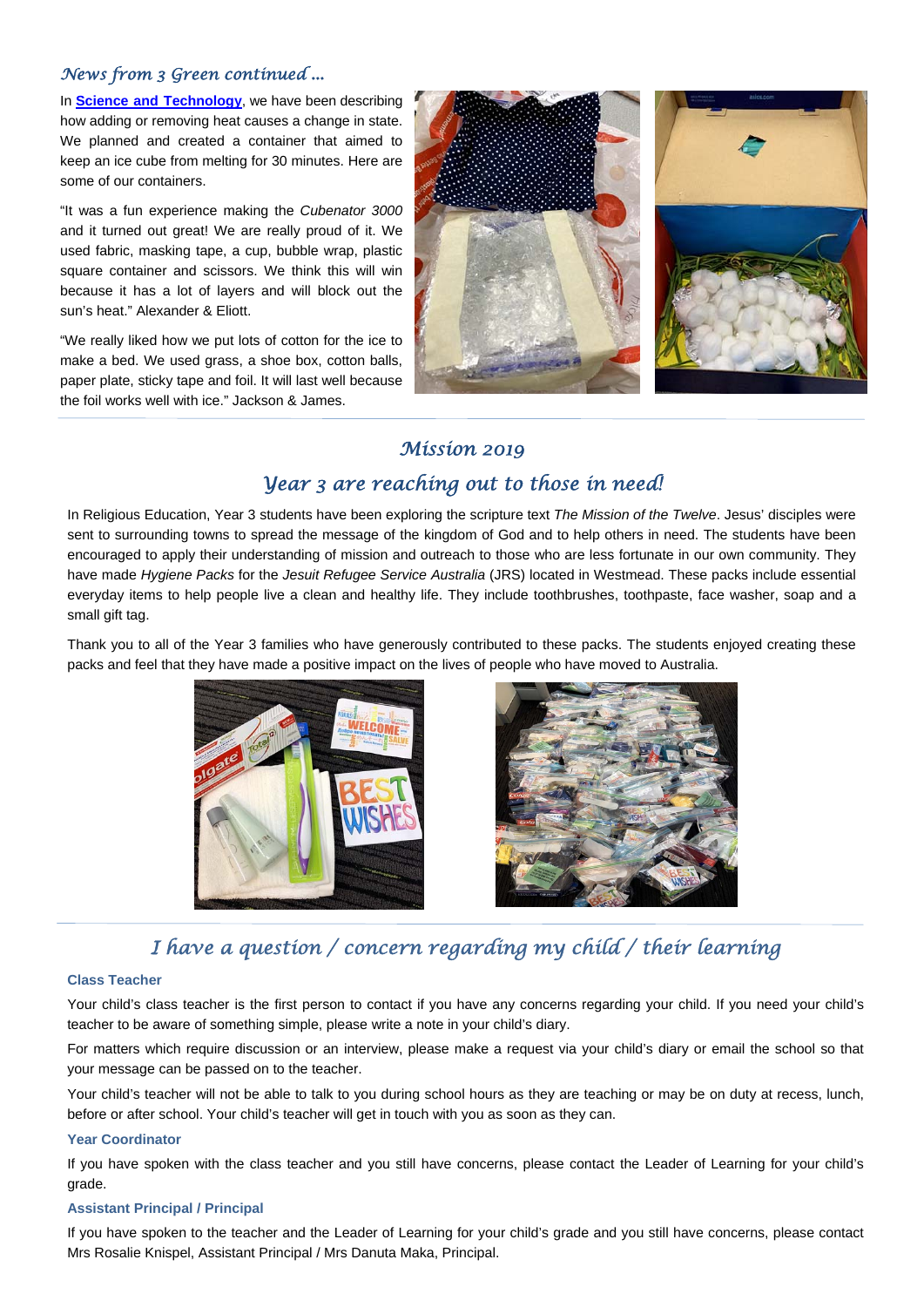# *Assembly Awards - Students of the Week*

| <b>Teacher</b><br><b>Class</b>                     | Week 8            | Week 9              |
|----------------------------------------------------|-------------------|---------------------|
| <b>KQ BLUE</b><br>Ms Quintana                      | Chelsea N         | Jana B              |
| <b>KvG GREEN</b><br>Mrs van Gend                   | <b>Felix Beux</b> | Emmelia M           |
| <b>KR RED</b><br>Mrs Restuccia                     | Noah S            | Mia M               |
| <b>KIR YELLOW</b><br>Mrs Irvine-Hendry & Ms Rogers | Max L             | Toby W              |
| <b>1MT BLUE</b><br>Mrs Michie                      | Ryan M            | Lucas S             |
| <b>1Y GREEN</b><br>Miss McDonald                   | William D         | Sienna K            |
| 1W RED<br>Mrs Ward                                 | Kiara B           | Amelie P            |
| <b>1F YELLOW</b><br>Mrs Fleming                    | Cian H            | Audrey I            |
| 2F BLUE<br>Mrs Cox                                 | Luke H            | Samuel L            |
| 2J GREEN<br>Mrs Joseph                             | Violet D          | Ethan P             |
| 2P RED<br>Mrs Petrenas                             | Ethan P           | April W             |
| 2C YELLOW<br>Miss Flannery                         | Mikayla B         | Flynn L             |
| Mrs Gleeson<br>3G BLUE                             | Lincoln B         | Oskar G             |
| <b>3H GREEN</b><br>Miss Herzog                     | <b>Tyler B</b>    | Gianna M            |
| Mrs Sloan<br>3S RED                                | Max M             | Diego F             |
| <b>3OC YELLOW</b><br>Mrs Orehek & Ms Craven        | Kaidyn O          | Jake M              |
| 4FR BLUE<br>Mr Francis                             | Reef M            | Benjamin D          |
| 4L GREEN<br>Mrs Lazaroo                            | Niamh O           | Anthony T           |
| 4F RED<br>Mrs Feil                                 | Lily M            | Ashton C            |
| 41 YELLOW<br>Mr Ison                               | Lillian S         | Charlotte T         |
| Mrs Kevill<br>5K BLUE                              | Finlay M          | Eddie G             |
| <b>5H GREEN</b><br>Mrs Hakim                       | Jade P            | Sheena <sub>R</sub> |
| 5M RED<br>Mr Moxon                                 | Cooper S          | Lucianne M          |
| 5OD YELLOW<br>Mrs Day & Mrs Oliveri                | Oliver P          | Grace H             |
| Mr Knight<br>6K BLUE                               | Elie C            | Oscar C             |
| 6B GREEN<br>Mr Baker                               | Huang-Gu L        | Jemma A             |
| 6RD RED<br>Mrs Rugg                                | Kye B             | Ysus P              |
| <b>6BR YELLOW</b><br>Mrs Bray                      | Matthew U         | Catherine G         |

# *Paper Plane Competition Grade Winners 2019*

|        | Grade<br>(qualifying distance) | Name (and class)            | Longest Distance in the<br>Grade<br>(Awards are given for distance<br>only at assembly) | Longest Time in the air (if<br>timed) in the Grade<br>(qualifying time) |
|--------|--------------------------------|-----------------------------|-----------------------------------------------------------------------------------------|-------------------------------------------------------------------------|
| Kindy  | $(12 \text{ m})$               | <b>Isaac E</b>              | 9.5 <sub>m</sub>                                                                        | (5 s)                                                                   |
| Year 1 | $(12 \text{ m})$               | Sophie M (1MT)              | 9 <sub>m</sub>                                                                          | (5 s)                                                                   |
| Year 2 | $(12 \text{ m})$               | Charlie T (2P)              | 12 <sub>m</sub>                                                                         | (5 s)                                                                   |
| Year 3 | $(15 \text{ m})$               | Elijah K (3H)               | 15.4 m                                                                                  | (5 s)                                                                   |
| Year 4 | (15 m)                         | Aidan S                     | $19 + m$                                                                                | 5s)                                                                     |
| Year 5 | $(18 \; \text{m})$             | Sam K<br>Daniel S (airtime) | 18 <sub>m</sub><br>----                                                                 | $3.02$ sec<br>(6 s)<br>4.3 <sub>sec</sub>                               |
| Year 6 | (18m)                          | Jack O                      | 18.5 <sub>m</sub>                                                                       | (6 s)                                                                   |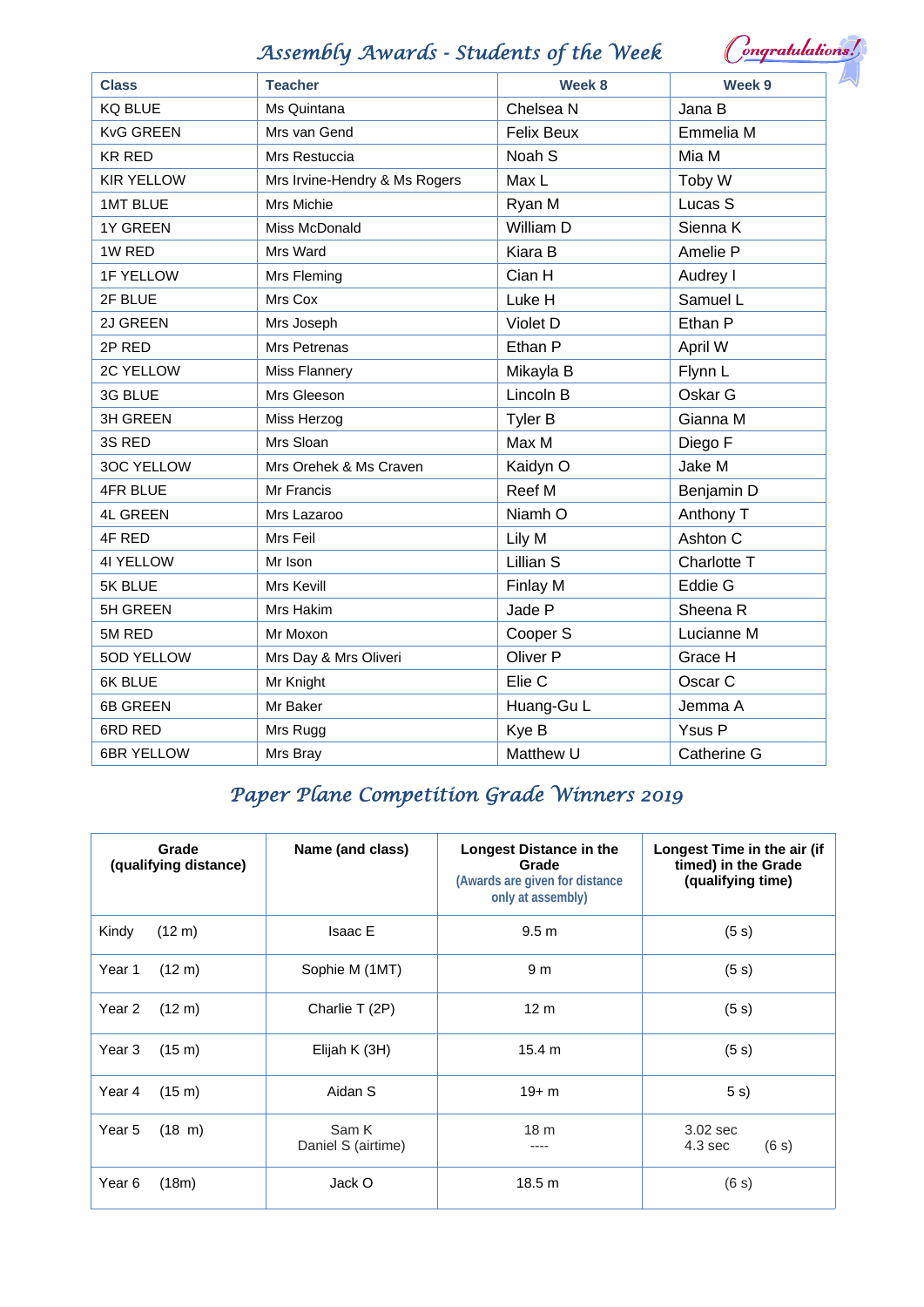## *School Fees*

Thank you to all our families who have finalised their 2019 School Fees account.

If you are paying by term instalments, payment was due on Wednesday 28 August 2019.

If you are paying weekly, fortnightly or monthly we thank you for following through with your arrangements and ask that you continue to do so.

It is requested any overdue accounts be finalised without delay. Please contact Rasha Azar, Finance Officer, on 9865 1600 for a confidential discussion, should you be experiencing financial difficulties. Thank you for your continued support.



#### Member for a Day: What would you say?

Free fun educational activities at **Australia's oldest Parliament for** children from 4 to 12 years.

Follow the children's trail: enter the guessing competition, participate in the arts and crafts; visit the historic legislative chambers and places rarely open to the public; give your first speech as a Member of Parliament in the chambers: be entertained by roving musicians.

**FREE ENTRY Activities** 10.00 am to 3.00 pm

Location 6 Macquarie Street opposite Martin Place



Click here



**GROUP BOOKINGS FOR<br>10 OR MORE ESSENTIAL** FREE ENTRY . All Welcome **FREE ENTRY FAIL WEIGHTHERT**<br>
E: dps.education@parliament.nsw.gov.au<br>
www.parliament.nsw.gov.au<br>
Parliament of New South Wales,<br>
6 Macquarie Street, Sydney 9230.2047

Your Health Link Photographic Competition



**HEALTHY LIFE HEALTHY YOU Categories and Awards** -<br>Primary and High School<br>- Eating the Rainbow<br>- Mobile

**Competition Theme** 

• Open<br>• People's Choice · Program Cover Award mpetition closes 13 October 2019

yourhealthlinkphotocomp.com.au

# *2019 Christmas Card Competition*

This annual competition organised by David Elliott MP will take place from now until Friday 18 October, whereby students in the local area are invited to submit artwork for publication of his Parliamentary Christmas Cards.

The theme is "Angels we have heard on high".

All designs will be displayed in the Baulkham Hills electorate office.

Entries are to be sent by post to Suite 1, 25-33 Old Northern Road, Baulkham Hills 2125.



### *PHOTOGRAPHY COMPETITION*

### *YOUR CHANCE TO WIN AN IPAD & OTHER GREAT PRIZES!*

*An exciting national photography competition is providing primary and high school students the opportunity to express themselves creatively through the exciting medium of photography. Endorsed by NSW Health and Healthy Kids Association, the competition invites students to submit photos that express their interpretation of the theme "Healthy Life, Healthy You".* 

*There are heaps of prizes on offer, as well as the chance to feature in a photo exhibition. Each winning entrant in the Primary School Category will also win a healthy school canteen prize for the school. So grab your cameras and start shooting! You can find out more about the competition, the entry requirements and prizes on offer* 

*at: yourhealthlinkphotocomp.com.au. Entries close on 13th October 2019.* 

*There is a also a special prize category sponsored by Healthy Kids Association that encourages children to take a photo that best captures the idea of eating the rainbow. Winners of this special category will take home their very own iPad!*